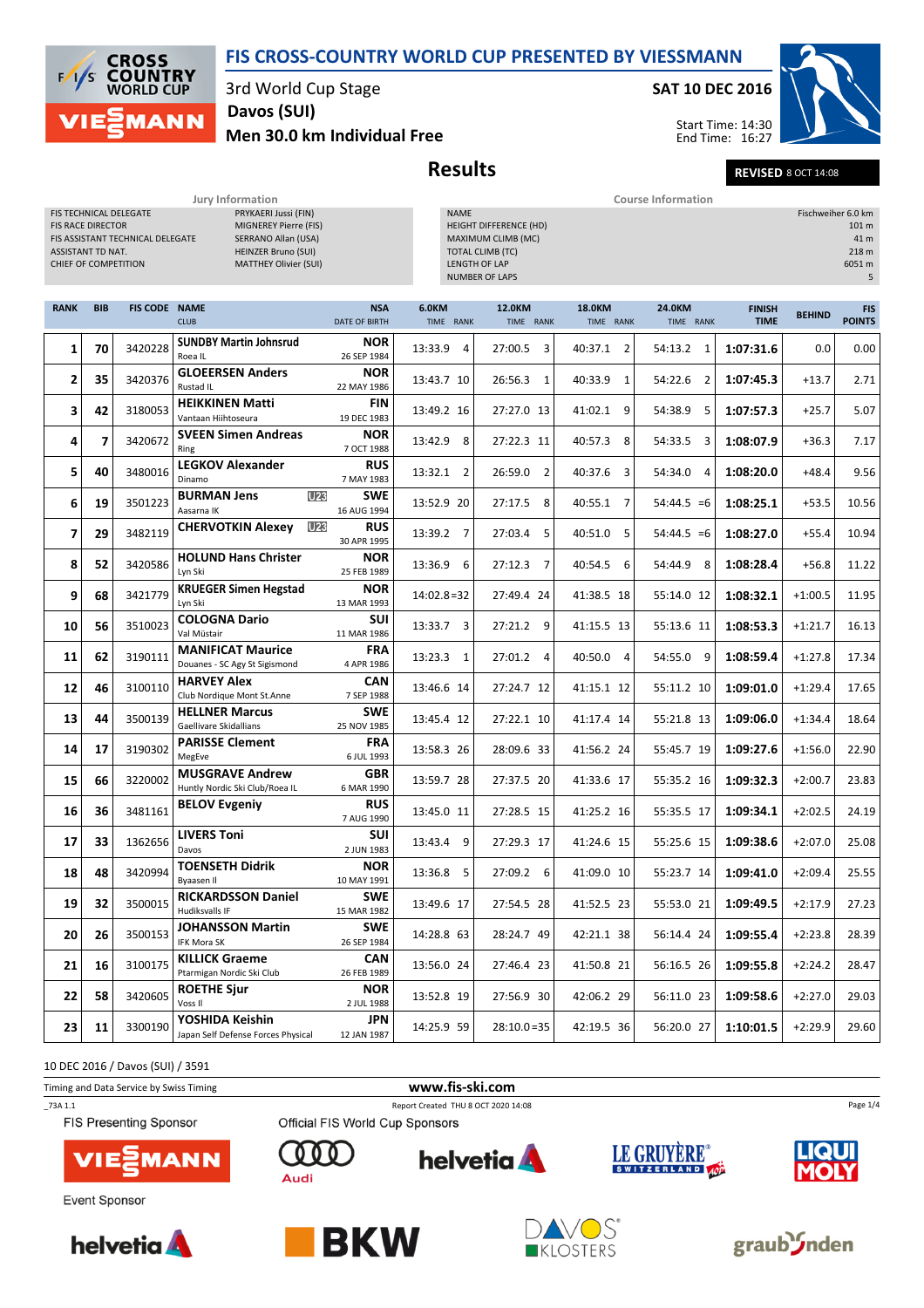### FIS CROSS-COUNTRY WORLD CUP PRESENTED BY VIESSMANN



3rd World Cup Stage

Men 30.0 km Individual Free Davos (SUI)

SAT 10 DEC 2016



Start Time: 14:30 End Time: 16:27

Results Revised 8 OCT 14:08

| <b>RANK</b> | <b>BIB</b> | FIS CODE NAME | <b>CLUB</b>                                                   | <b>NSA</b><br><b>DATE OF BIRTH</b> | 6.0KM<br>TIME RANK | 12.0KM<br>TIME RANK | <b>18.0KM</b><br>TIME RANK | 24.0KM<br>TIME RANK | <b>FINISH</b><br><b>TIME</b> | <b>BEHIND</b> | <b>FIS</b><br><b>POINTS</b> |
|-------------|------------|---------------|---------------------------------------------------------------|------------------------------------|--------------------|---------------------|----------------------------|---------------------|------------------------------|---------------|-----------------------------|
| 24          | 23         | 3150069       | <b>JAKS Martin</b><br>Dukla Liberec                           | <b>CZE</b><br>6 SEP 1986           | 13:51.1 18         | 27:35.5 19          | 41:41.6 20                 | 56:06.4 22          | 1:10:01.8                    | $+2:30.2$     | 29.66                       |
| 25          | 34         | 1345875       | <b>GAILLARD Jean Marc</b><br>S.C DES DOUANES HTE SAVOIE       | <b>FRA</b><br>7 OCT 1980           | 13:53.7 22         | 27:27.8 14          | 41:10.5 11                 | 55:37.3 18          | 1:10:03.5                    | $+2:31.9$     | 29.99                       |
| 26          | 24         | 3460018       | <b>PEPENE Paul Constantin</b><br>CS Dinamo Bucuresti          | <b>ROU</b><br>21 MAY 1988          | $14:02.8=32$       | 27:52.9 27          | 42:02.6 26                 | 56:25.3 29          | 1:10:23.7                    | $+2:52.1$     | 33.98                       |
| 27          | 54         | 3180557       | <b>HYVARINEN Perttu</b><br>Puijon Hiihtoseura                 | <b>FIN</b><br>5 JUN 1991           | 13:55.9 23         | 28:02.8 32          | 42:16.2 34                 | 56:14.5 25          | 1:10:25.1                    | $+2:53.5$     | 34.26                       |
| 28          | 59         | 3501259       | <b>U23</b><br><b>EKSTROEM Axel</b><br>IFK Mora SK             | <b>SWE</b><br>3 MAY 1995           | 14:25.1 58         | $28:23.0=47$        | 42:23.6 39                 | 56:34.1 31          | 1:10:37.1                    | $+3:05.5$     | 36.63                       |
| 29          | 27         | 3050159       | <b>TRITSCHER Bernhard</b><br>SK Saalfelden-Salzburg           | <b>AUT</b><br>25 APR 1988          | 13:58.7 27         | 27:54.7 29          | 41:51.1 22                 | 55:47.7 20          | 1:10:37.7                    | $+3:06.1$     | 36.75                       |
| 30          | 25         | 3190268       | <b>BACKSCHEIDER Adrien</b><br>Douane - Gerardmer Ski Nordique | <b>FRA</b><br>7 AUG 1992           | 14:10.4 43         | 28:14.8 39          | 42:31.9 41                 | 56:46.3 35          | 1:10:40.1                    | $+3:08.5$     | 37.22                       |
| 31          | 38         | 3480013       | <b>VYLEGZHANIN Maxim</b><br>Dinamo                            | <b>RUS</b><br>18 OCT 1982          | 14:09.0 41         | 27:59.8 31          | 42:17.7 35                 | 56:38.7 33          | 1:10:45.4                    | $+3:13.8$     | 38.27                       |
| 32          | 14         | 3510479       | <b>RUEESCH Jason</b><br><b>U23</b><br>Davos                   | SUI<br>16 MAY 1994                 | 14:22.2 54         | 28:34.7 52          | 42:50.3 47                 | 57:06.8 43          | 1:10:55.6                    | $+3:24.0$     | 40.28                       |
| 33          | 10         | 3660065       | <b>SEMENOV Michail</b>                                        | <b>BLR</b><br>5 FEB 1986           | 14:12.8 45         | $28:10.0=35$        | 42:20.2 37                 | 56:50.8 37          | 1:10:57.5                    | $+3:25.9$     | 40.66                       |
| 34          | 60         | 3481132       | <b>LARKOV Andrey</b>                                          | <b>RUS</b><br>25 NOV 1989          | 13:57.8 25         | 27:50.6 26          | 42:02.9 27                 | 56:38.1 32          | 1:11:05.4                    | $+3:33.8$     | 42.22                       |
| 35          | 5          | 3200205       | <b>BOEGL Lucas</b><br>SC Gaissach                             | <b>GER</b><br>14 JUN 1990          | 14:01.3 30         | 27:45.0 22          | 41:41.2 19                 | 56:23.7 28          | 1:11:05.6                    | $+3:34.0$     | 42.25                       |
| 36          | 30         | 3480004       | <b>DEMENTIEV Eugeniv</b><br>Dinamo                            | <b>RUS</b><br>17 JAN 1983          | 14:03.4 34         | 28:22.7 46          | 42:50.7 48                 | 56:56.2 41          | 1:11:07.3                    | $+3:35.7$     | 42.59                       |
| 37          | 39         | 3190029       | <b>DUVILLARD Robin</b><br>ARMEES-EMHM - Villard de Lans       | <b>FRA</b><br>22 DEC 1983          | 13:48.2 15         | 27:28.8 16          | 41:58.4 25                 | 56:30.1 30          | 1:11:10.6                    | $+3:39.0$     | 43.24                       |
| 38          | 50         | 3180301       | <b>LEHTONEN Lari</b><br>Imatran Urheilijat                    | FIN<br>21 JUN 1987                 | 13:45.8 13         | 27:44.1 21          | 42:14.1 32                 | 56:51.1 38          | 1:11:12.2                    | $+3:40.6$     | 43.56                       |
| 39          | 37         | 3290379       | <b>DE FABIANI Francesco</b><br><b>CS ESERCITO</b>             | <b>ITA</b><br>21 APR 1993          | 14:02.7 31         | 28:11.5 37          | 42:06.5 30                 | 56:39.1 34          | 1:11:15.1                    | $+3:43.5$     | 44.13                       |
| 40          | 28         | 3481803       | <b>MELNICHENKO Andrey</b>                                     | <b>RUS</b><br>21 MAY 1992          | 14:05.7 36         | $28:23.0=47$        | 42:57.1 51                 | 57:07.1 44          | 1:11:16.0                    | $+3:44.4$     | 44.31                       |
| 41          | 4          | 1067291       | <b>DI CENTA Giorgio</b><br>CS CARABINIERI                     | ITA<br>7 OCT 1972                  | 14:08.1 39         | 28:15.9 40          | 42:12.1 31                 | 56:55.1 39          | 1:11:18.2                    | $+3:46.6$     | 44.74                       |
| 42          | 6          | 3510351       | <b>FURGER Roman</b><br>Schattdorf                             | <b>SUI</b><br>10 FEB 1990          | 14:12.7 44         | 28:12.8 38          | 42:29.1 40                 | 57:18.3 46          | 1:11:23.0                    | $+3:51.4$     | 45.69                       |
| 43          | 20         | 3100006       | <b>KERSHAW Devon</b><br>Onaping Falls Nordics Ski Club        | <b>CAN</b><br>20 DEC 1982          | 14:00.6 29         | 27:50.3 25          | 42:15.4 33                 | 56:55.8 40          | 1:11:24.5                    | $+3:52.9$     | 45.99                       |
| 44          | 18         | 3530489       | <b>HOFFMAN Noah</b><br>Ski and Snowboard Club Vail            | <b>USA</b><br>1 AUG 1989           | 14:19.6 51         | 28:09.8 34          | 42:34.7 42                 | 57:14.3 45          | 1:11:30.5                    | $+3:58.9$     | 47.17                       |
| 45          | 1          | 3190358       | <b>TIBERGHIEN Jean</b><br><b>U23</b><br>La Feclaz             | <b>FRA</b><br>2 APR 1995           | 14:22.4 55         | 28:34.3 51          | 42:53.6 50                 | 57:24.5 48          | 1:11:37.7                    | $+4:06.1$     | 48.59                       |
| 46          | 21         | 3510342       | <b>BAUMANN Jonas</b><br>Tambo Spluegen                        | <b>SUI</b><br>27 MAR 1990          | 14:07.9 38         | 28:18.4 43          | 42:44.4 46                 | 57:25.8 49          | 1:11:40.3                    | $+4:08.7$     | 49.11                       |
| 47          | 51         | 3510417       | <b>KAESER Erwan</b><br>Gardes Frontiere                       | SUI<br>8 JUN 1992                  | 14:08.8 40         | 28:37.2 53          | 43:15.8 55                 | 57:44.0 52          | 1:12:00.2                    | $+4:28.6$     | 53.04                       |
| 48          | 61         | 3180054       | <b>NOUSIAINEN Ville</b><br>Kouvolan Hiihtoseura               | FIN<br>5 DEC 1983                  | 13:53.6 21         | 27:31.6 18          | 42:03.7 28                 | 56:48.6 36          | 1:12:03.6                    | $+4:32.0$     | 53.71                       |
| 49          | 8          | 3090024       | <b>TSINZOV Veselin</b><br>Alexander Logistics                 | <b>BUL</b><br>29 JUL 1986          | 14:07.7 37         | 28:27.5 50          | 42:44.1 45                 | 57:23.4 47          | 1:12:10.4                    | $+4:38.8$     | 55.05                       |

10 DEC 2016 / Davos (SUI) / 3591













Page 2/4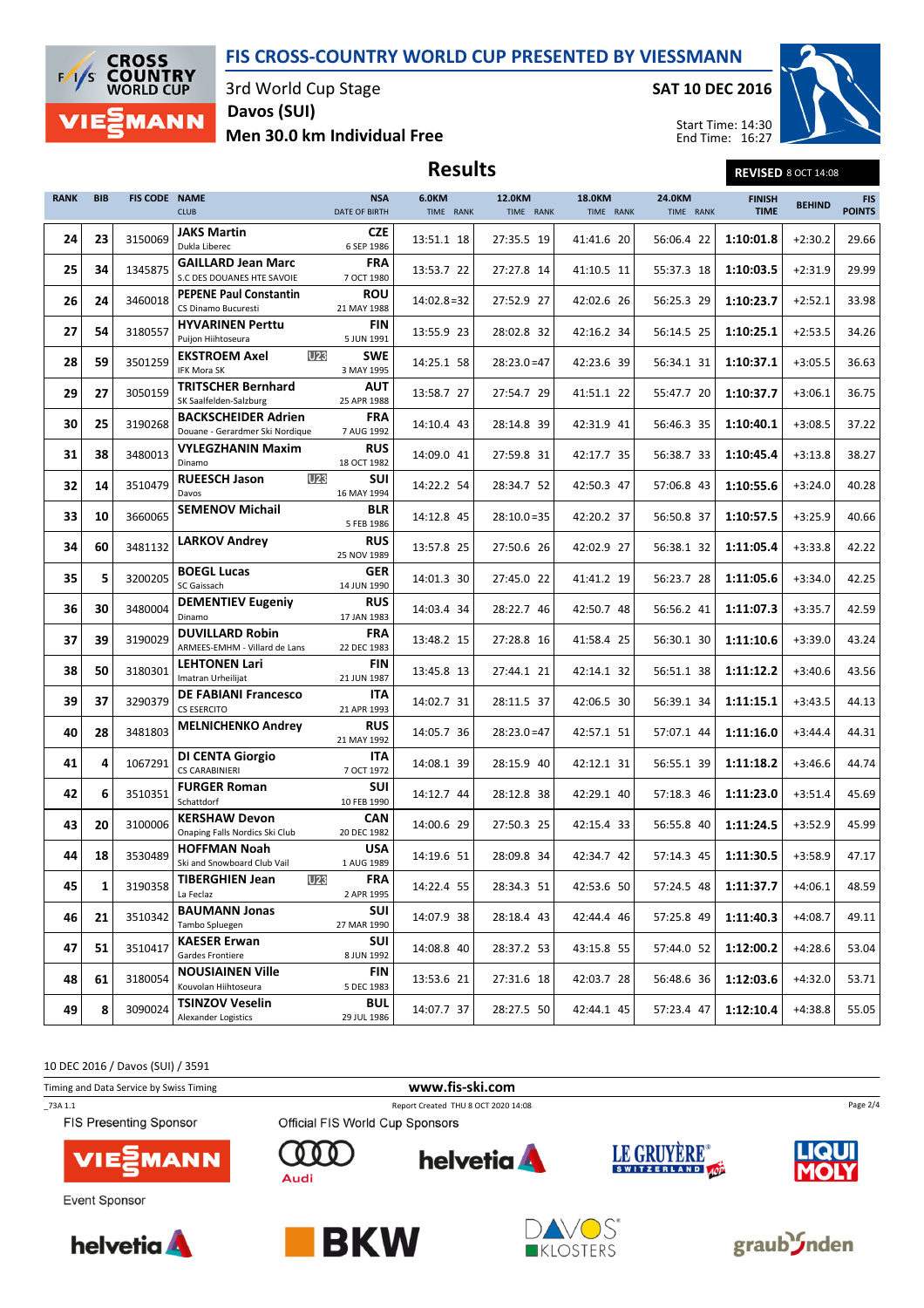### FIS CROSS-COUNTRY WORLD CUP PRESENTED BY VIESSMANN



3rd World Cup Stage

Davos (SUI)

SAT 10 DEC 2016



Men 30.0 km Individual Free

| <b>Results</b> | <b>REVISED 8 OCT 14:08</b> |
|----------------|----------------------------|
|----------------|----------------------------|

| <b>RANK</b> | <b>BIB</b> | FIS CODE NAME | <b>CLUB</b>                                                    | <b>NSA</b><br><b>DATE OF BIRTH</b> | 6.0KM<br>TIME RANK | 12.0KM<br>TIME RANK | 18.0KM<br>TIME RANK | 24.0KM<br>TIME RANK | <b>FINISH</b><br><b>TIME</b> | <b>BEHIND</b> | <b>FIS</b><br><b>POINTS</b> |
|-------------|------------|---------------|----------------------------------------------------------------|------------------------------------|--------------------|---------------------|---------------------|---------------------|------------------------------|---------------|-----------------------------|
| 50          | 64         | 3421154       | <b>NYENGET Martin Loewstroem</b><br>Lillehammer Skiklub        | <b>NOR</b><br>1 APR 1992           | $14:15.0=47$       | 28:39.8 54          | 42:35.9 43          | 57:00.6 42          | 1:12:13.3                    | $+4:41.7$     | 55.62                       |
| 51          | 22         | 3500143       | <b>SVANEBO Anders</b><br><b>Stockviks SF</b>                   | <b>SWE</b><br>19 MAY 1984          | 14:13.9 46         | 28:21.2 45          | 43:07.4 53          | 57:52.5 53          | 1:12:18.4                    | $+4:46.8$     | 56.63                       |
| 52          | 13         | 3200241       | <b>BING Thomas</b><br>Rhoener WSV Dermbach                     | GER<br>3 APR 1990                  | 14:09.1 42         | 28:17.8 42          | 42:51.9 49          | 57:36.5 51          | 1:12:28.3                    | $+4:56.7$     | 58.58                       |
| 53          | 67         | 3510472       | <b>BIELER Livio</b><br>Gardes Frontiere                        | <b>SUI</b><br>15 APR 1993          | $14:15.0=47$       | 28:20.7 44          | 42:41.6 44          | 57:33.8 50          | 1:12:36.5                    | $+5:04.9$     | 60.20                       |
| 54          | 3          | 1125588       | <b>DOLIDOVICH Sergei</b>                                       | <b>BLR</b><br>18 MAY 1973          | 14:38.5 66         | 28:46.2 56          | 43:12.3 54          | 57:55.9 54          | 1:12:54.7                    | $+5:23.1$     | 63.80                       |
| 55          | 49         | 3510423       | <b>KINDSCHI Linard</b><br>Schlivera-Ftan                       | <b>SUI</b><br>22 FEB 1993          | 14:15.4 49         | 28:16.3 41          | 43:06.6 52          | 58:04.6 55          | 1:12:54.9                    | $+5:23.3$     | 63.84                       |
| 56          | 12         | 1217350       | <b>BAUER Lukas</b><br>Dukla Liberec                            | <b>CZE</b><br>18 AUG 1977          | 14:19.4 50         | 28:50.6 57          | 43:31.4 57          | 58:24.1 56          | 1:12:58.9                    | $+5:27.3$     | 64.63                       |
| 57          | 15         | 3510366       | <b>SCHNIDER Ueli</b><br>Gardes Frontieres                      | <b>SUI</b><br>29 MAR 1990          | 14:27.5 61         | 28:54.1 61          | 44:05.7 64          | 58:45.2 60          | 1:13:00.8                    | $+5:29.2$     | 65.00                       |
| 58          | 43         | 3460021       | <b>HOGIU Petrica</b><br><b>CSM Bistrita</b>                    | <b>ROU</b><br>16 JUN 1991          | 14:20.8 53         | 28:43.3 55          | 43:26.9 56          | 58:33.4 57          | 1:13:18.5                    | $+5:46.9$     | 68.50                       |
| 59          | 55         | 3290027       | <b>RIGONI Sergio</b><br><b>GS FIAMME ORO</b>                   | ITA<br>27 APR 1986                 | 14:04.8 35         | 28:52.1 58          | 43:37.6 58          | 58:39.0 58          | 1:13:36.6                    | $+6:05.0$     | 72.07                       |
| 60          | 57         | 3430249       | <b>BURY Dominik</b><br>U <sub>23</sub><br>Mks Istebna          | POL<br>29 NOV 1996                 | 14:24.2 57         | 29:07.4 64          | 43:42.1 59          | 58:51.2 62          | 1:13:42.4                    | $+6:10.8$     | 73.22                       |
| 61          | 63         | 1298054       | <b>PASINI Fabio</b><br>CS ESERCITO                             | ITA<br>23 AUG 1980                 | 14:42.8 68         | 29:08.5 65          | 43:53.8 63          | 58:42.1 59          | 1:13:51.4                    | $+6:19.8$     | 74.99                       |
| 62          | 53         | 1323468       | <b>REHEMAA Aivar</b><br>Sportclub SPARTA                       | <b>EST</b><br>28 SEP 1982          | 14:26.1 60         | 28:52.6 59          | 43:50.8 62          | 59:02.5 63          | 1:14:02.8                    | $+6:31.2$     | 77.24                       |
| 63          | 9          | 3100232       | <b>SHIELDS Andy</b><br>Lappe Nordic                            | <b>CAN</b><br>19 MAR 1991          | 14:43.2 69         | 29:29.3 69          | 44:36.3 71          | 59:37.7 68          | 1:14:05.5                    | $+6:33.9$     | 77.78                       |
| 64          | 71         | 3150509       | <b>U23</b><br><b>KNOP Petr</b><br>Dukla Liberec                | <b>CZE</b><br>12 MAY 1994          | 14:43.8 70         | 28:58.6 62          | 43:46.6 60          | 59:05.2 64          | 1:14:12.9                    | $+6:41.3$     | 79.24                       |
| 65          | 75         | 3670078       | <b>KLIMIN Olzhas</b><br><b>U23</b>                             | <b>KAZ</b><br>30 AUG 1996          | 14:46.0 71         | 29:25.8 68          | 44:12.3 66          | 59:24.2 65          | 1:14:16.1                    | $+6:44.5$     | 79.87                       |
| 66          | 69         | 3300422       | <b>UDA Takatsugu</b><br>JSDF Physical Training School          | JPN<br>25 OCT 1991                 | 14:53.3 72         | 29:38.1 70          | 44:28.0 70          | 59:30.4 66          | 1:14:16.8                    | $+6:45.2$     | 80.01                       |
| 67          | 2          | 3300330       | <b>LENTING Akira</b><br><b>TEAM AKIRA</b>                      | <b>JPN</b><br>11 AUG 1990          | 14:41.9 67         | 29:16.6 67          | 43:49.0 61          | 58:48.3 61          | 1:14:20.4                    | $+6:48.8$     | 80.72                       |
| 68          | 41         | 3510421       | <b>DANUSER Marius</b><br><b>Sc Vaettis</b>                     | <b>SUI</b><br>8 JUN 1992           | 14:19.8 52         | 29:06.5 63          | 44:10.5 65          | 59:34.3 67          | 1:14:33.6                    | $+7:02.0$     | 83.33                       |
| 69          | 47         | 3150070       | <b>RAZYM Ales</b><br>Sport Club Plzen                          | <b>CZE</b><br>19 AUG 1986          | 14:32.9 64         | 29:16.4 66          | 44:20.3 67          | 59:42.9 69          | 1:14:43.0                    | $+7:11.4$     | 85.18                       |
| 70          | 45         | 3390164       | <b>VEERPALU Andreas</b><br>U <sub>23</sub><br>Sportclub Sparta | <b>EST</b><br>24 MAY 1994          | 15:02.7 74         | 29:45.6 72          | 44:26.6 69          | 1:00:07.1 70        | 1:14:57.8                    | $+7:26.2$     | 88.10                       |
| 71          | 73         | 3430141       | <b>ANTOLEC Jan</b><br>AZS AWF Katowice                         | <b>POL</b><br>3 MAY 1990           | 14:23.0 56         | 29:46.6 73          | 44:53.5 72          | 1:00:25.9 72        | 1:15:16.7                    | $+7:45.1$     | 91.84                       |
| 72          | 74         | 3690074       | <b>KRASOVSKYI Oleksii</b><br>U <sub>23</sub>                   | <b>UKR</b><br>30 MAR 1994          | 14:34.3 65         | 29:39.3 71          | 45:04.8 74          | 1:00:33.8 73        | 1:15:45.7                    | $+8:14.1$     | 97.56                       |
| 73          | 78         | 3040080       | <b>WATSON Callum</b><br>Cooma Ski Club                         | <b>AUS</b><br>6 OCT 1989           | 15:07.2 75         | 29:52.6 74          | 44:57.9 73          | 1:00:40.8 74        | 1:15:58.7                    | $+8:27.1$     | 100.13                      |
| 74          | 65         | 3350003       | <b>HAELG Philipp</b><br>Nordic Club Liechtenstein              | LIE<br>3 NOV 1991                  | 14:28.2 62         | 28:53.6 60          | 44:22.2 68          | 1:00:11.6 71        | 1:16:16.0                    | $+8:44.4$     | 103.54                      |
| 75          | 76         | 3670032       | <b>AKHMADIYEV Yerdos</b>                                       | KAZ<br>6 MAR 1985                  | 14:58.7 73         | 30:02.0 75          | 45:30.1 75          | 1:01:06.0 75        | 1:16:24.7                    | $+8:53.1$     | 105.26                      |

10 DEC 2016 / Davos (SUI) / 3591



\_73A 1.1 Report Created THU 8 OCT 2020 14:08

FIS Presenting Sponsor



**Event Sponsor** 





 $0<sub>0</sub>$ 

Ω

Audi

Official FIS World Cup Sponsors



**helvetia** 

LE GRUYÈRE®